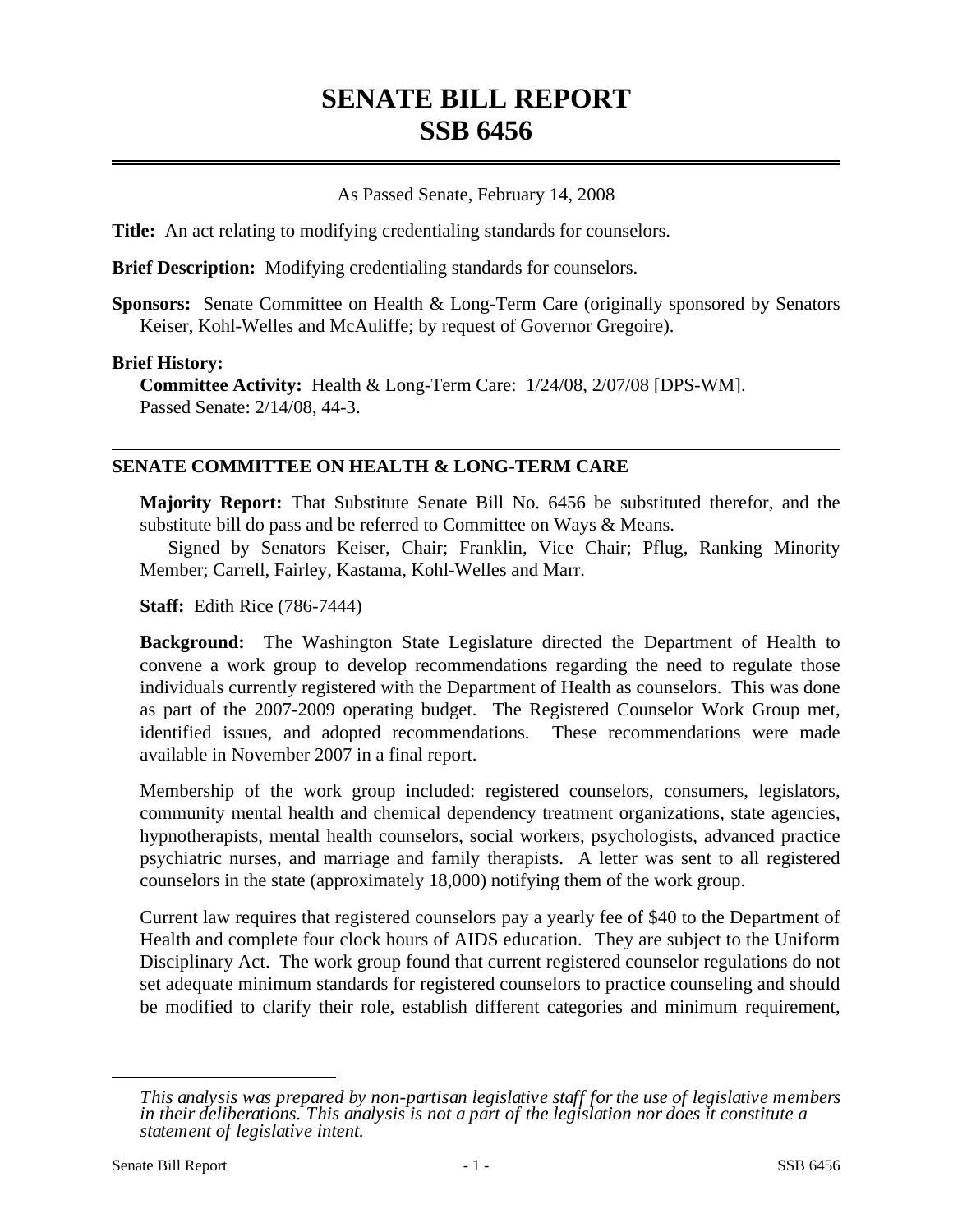improve public understanding of state standards and consumer rights, and retain agency oversight.

**Summary of Substitute Bill:** The registered counselor credential is abolished July 1, 2010.

A new health profession credential of certified counselor is created and the Secretary of the Department of Health (Secretary) is given authority to establish administrative procedures, continuing education, and fees for renewal of this credential.

Certified counselors must have a bachelors degree in a counseling related field or the equivalent to be determined by the Secretary. They must pass an examination in risk assessment, ethics, screening and referral, and other subjects to be determined by the Secretary. Certified counselors must have a written supervisory agreement with a supervisor who meets qualifications established by the Secretary.

Registered counselors who wish to become a certified counselor but do not meet the above requirements can still qualify if they have been a registered counselor for a minimum of five years; are in compliance with any disciplinary orders; have taken course work, and passed an examination in risk assessment, ethics, screening and referral, Washington State law; and other subjects to be determined by the Secretary. They must have a written consultation agreement with a credential holder who meets qualifications set by the Secretary. Application must be made by July 1, 2009.

Private practice counseling by a certified counselor is limited to screening of the client's condition and counseling in accordance with specific counseling methods.

Five new associate/trainee licenses are established for those who are working towards becoming mental health counselors, clinical or advanced social workers, marriage and family therapists, or certified chemical dependency professionals.

An advisory committee is established with representation from certified counselors, hypnotherapists, and consumers representing the public at large.

"Mental disorder" and "psychotherapy" are defined.

Peer counselors are exempt from the credentialing requirement. The Secretary of the Department of Health will consult with other agencies regarding continuing education requirements for agency affiliated counselors.

#### **Appropriation:** None.

**Fiscal Note:** Requested on January 16, 2008. [OFM requested ten-year cost projection pursuant to I-960.]

## **Committee/Commission/Task Force Created:** No.

**Effective Date:** The bill contains several effective dates. Please refer to the bill.

**Staff Summary of Public Testimony on Original Bill:** PRO: The work group that produced these recommendations exceeded our expectations. We agree with the recommendations which reflect the consensus of the group. We can support the recommendations adopted in